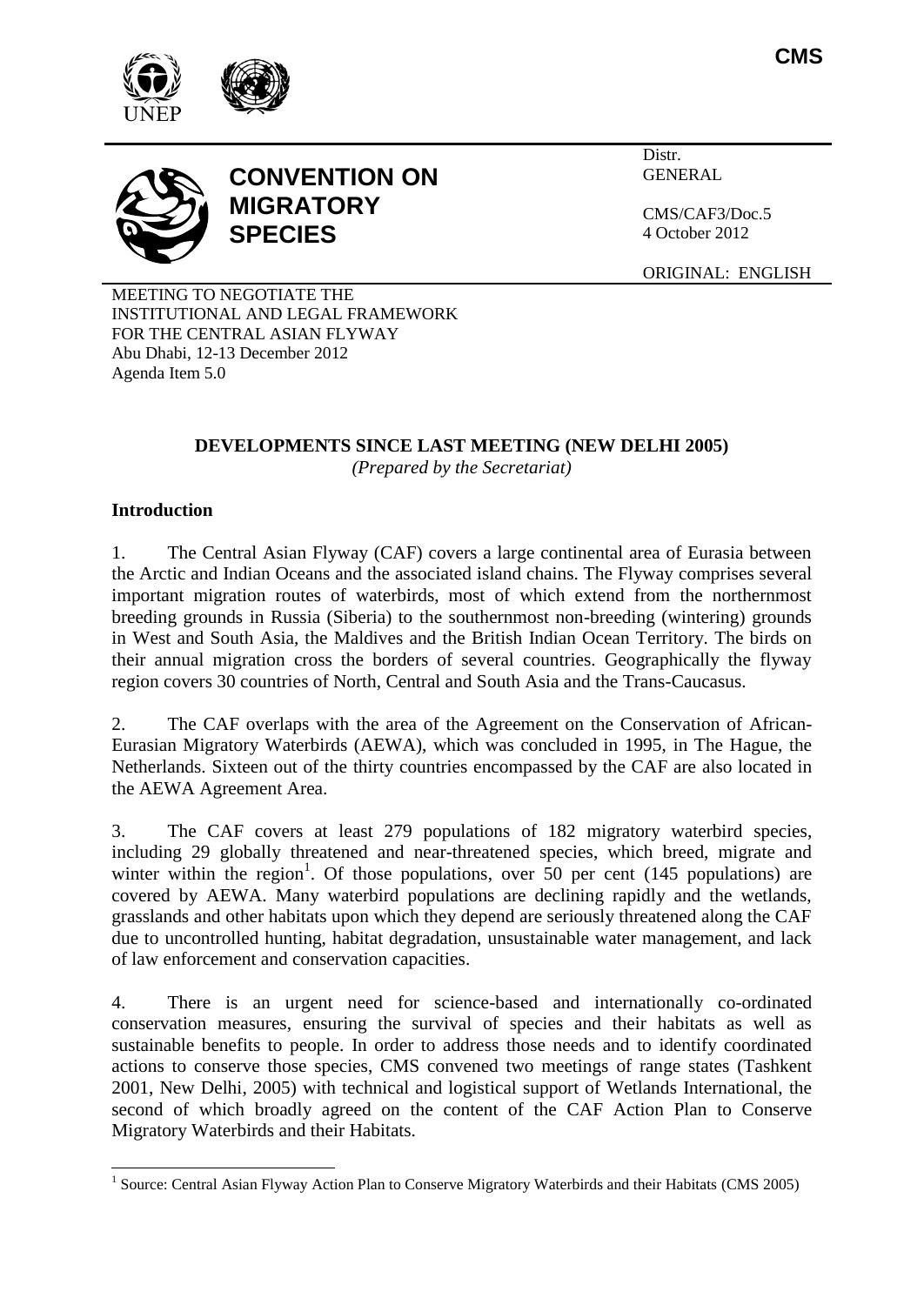5. It is the purpose of this paper to provide a brief background of the CAF process since the last meeting in New Delhi (June 2005), and provide information about the recent decisions taken by CMS Parties, that are relevant for the further development of the CAF framework, as well as about relevant outcomes of the  $5<sup>th</sup>$  Meeting of the Parties to AEWA, which took place in May 2012.

#### **Outcomes of the Meeting to Conclude and Endorse the Proposed CAF Action Plan to Conserve Migratory Waterbirds and their Habitats, New Delhi June 2005**

6. The main objective of the CAF meeting in New Delhi in 2005 was to finalize and adopt the Central Asian Flyway Action Plan to Conserve Migratory Waterbirds and their Habitats as well as options for a legal framework under which the Action Plan would be implemented. Other issues discussed included the identification of selected implementation activities and interim coordination mechanisms for the implementation of the CAF Action Plan. The Action Plan has been developed with technical support of Wetlands International.

7. As the report of the 2005 New Delhi meeting (CAF3/Inf.4) as well as the meeting declaration (CAF3/Inf.4 Annex I) note, the 23 delegations were nearly unanimous in their preference for a legally binding instrument and for the Action Plan to be integrated with AEWA. Only three delegations expressed a preference for the Action Plan to be linked to a non-binding memorandum of understanding.

8. However, most of the 23 delegations present were not able to express an official position because they had not the necessary credentials to speak on behalf of their Governments. While the conclusions of the meeting provided clear guidance for exploring the AEWA-linked option in more depth, it was noted that an official view was still awaited and most of the Range States still had to confirm their position at the Government level. Therefore, no official or formal decision could be taken at the time of the meeting.

9. The draft CAF Action Plan was also discussed and amended during the meeting. It was however not finally approved due to one missing piece of information from the Russian Federation regarding the populations of waterbirds. It was therefore agreed that the outstanding information would be provided to the CMS Secretariat after the meeting and that the Action Plan would then be circulated to the Range States for final review and comment. In January 2008, the CAF Action Plan was finally adopted.

10. Later in the same year, in December 2008, the 9<sup>th</sup> Meeting of the Conference of the Parties to CMS (COP9) adopted Resolution 9.2, which called for the CAF Range States to meet again in order to "*explore the possibility of the preparation of a CMS instrument or extending an existing instrument, either legally binding or non-binding, under Article IV of the Convention concerning the conservation of these species and requests the Secretariat to involve the relevant regional Agreements, in particular the Secretariat of the AEWA in the view of a possible close collaboration with the AEWA using all available synergies."*

11. Until recently, lack of funding prevented the Secretariat from convening a negotiation meeting of the CAF Range States to reach a formal decision on the legal and institutional framework. But with support from the German government, strengthening Secretariat staff capacity on Central Asian issues through the provision of a Junior Professional Officer as well as through additional funding for the meeting, it has become feasible to convene this third CAF meeting in conjunction with the First Meeting of Signatories to the Memorandum of Understanding on the Conservation of Migratory Birds of Prey in Africa and Eurasia (Raptors MOU).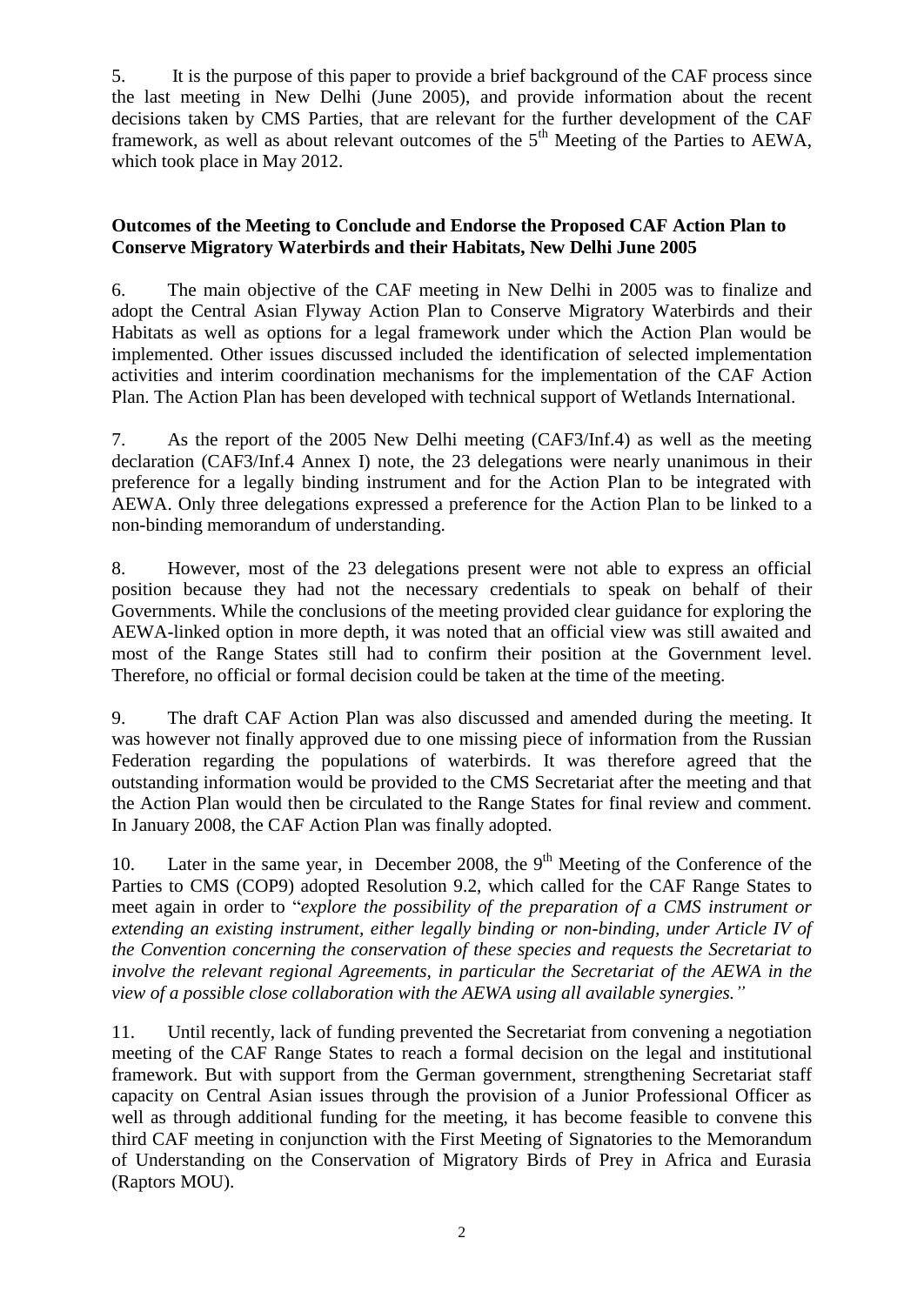#### **The CMS Future Shape Process and the Scientific Council Working Group on Flyways**

12. CMS COP9, through Resolution 9.13, launched an intersessional process on the future strategies and structure of CMS and the CMS Family. This Future Shape Process concluded at the  $10<sup>th</sup>$  Meeting of the Conference of the Parties (COP10), in November, 2011, with the adoption of Resolution 10.9, which outlines a set of prioritized activities to strengthen the Convention's contribution to the worldwide conservation, management and sustainable use of migratory species over their entire range.

13. The following activities, annexed to Resolution 10.9, are of particular relevance with regard to the further development of CAF:

- *"Activity 12: Actions to prioritize the growth of CMS and the CMS Family, including (1) the creation of criteria against which to assess proposed new potential agreements; (2) developing a policy where implementation monitoring must be a part of any future MoUs; and (3) extending the scope of existing Agreements/MoUs rather than developing new Agreements/MoUs".*
- *"Activity 15: Enhanced collaboration between CMS agreements via Secretariats or via merger of agreements based on either geography/ecology or on species clusters, including (1) cooperation and coordination between agreement Secretariats, programmes and projects based on species clustering, thematic issues or geography, if appropriate; and (2) seeking opportunities to develop synergistic relationships either based on geography or species clustering".*

14. In addition, Resolution 10.10 (Guidance on Global Flyway Conservation and Options for Policy Arrangements) reiterated the need to build on existing achievements, in particular the CAF Action Plan for waterbirds and the recently approved Western/Central Asian Site Network for the Siberian Crane and Other Migratory Waterbirds, and to "*consider the potential to align with existing agreements, building on earlier discussions and considering synergies with AEWA in particular*."

15. This Resolution builds on previous decisions of CMS COP9, which passed two resolutions calling for a review to develop appropriate conservation frameworks/agreements for migratory species to be undertaken until COP10. With Resolution 9.2, it was decided to establish a working group on global bird flyways within the framework of the Scientific Council to act as a think tank on flyways and frameworks, and tasked with reviewing scientific and technical issues for conservation of migratory birds and their habitats.

16. The working group produced three Flyways Reviews, on (1) CMS and non-CMS existing administrative/management instruments for migratory birds globally; (2) current knowledge of bird flyways, principal knowledge gaps and conservation priorities; and (3) policy options for migratory birds flyways.

17. With Resolution 10.16 *Priorities for New Agreements*, COP10 furthermore recognized that the development of new agreements should be linked to the outcomes of the Future Shape Process, and adopted a set of criteria that must be addressed when making any new proposal, including "*whether an organization or (preferably) a country has committed to leading the development process*." Importantly, the Resolution also decides that "*if no such clear expression of interest or offer to lead on an instrument materializes after two intersessional periods, the instrument concerned will no longer be considered as an instrument under development*."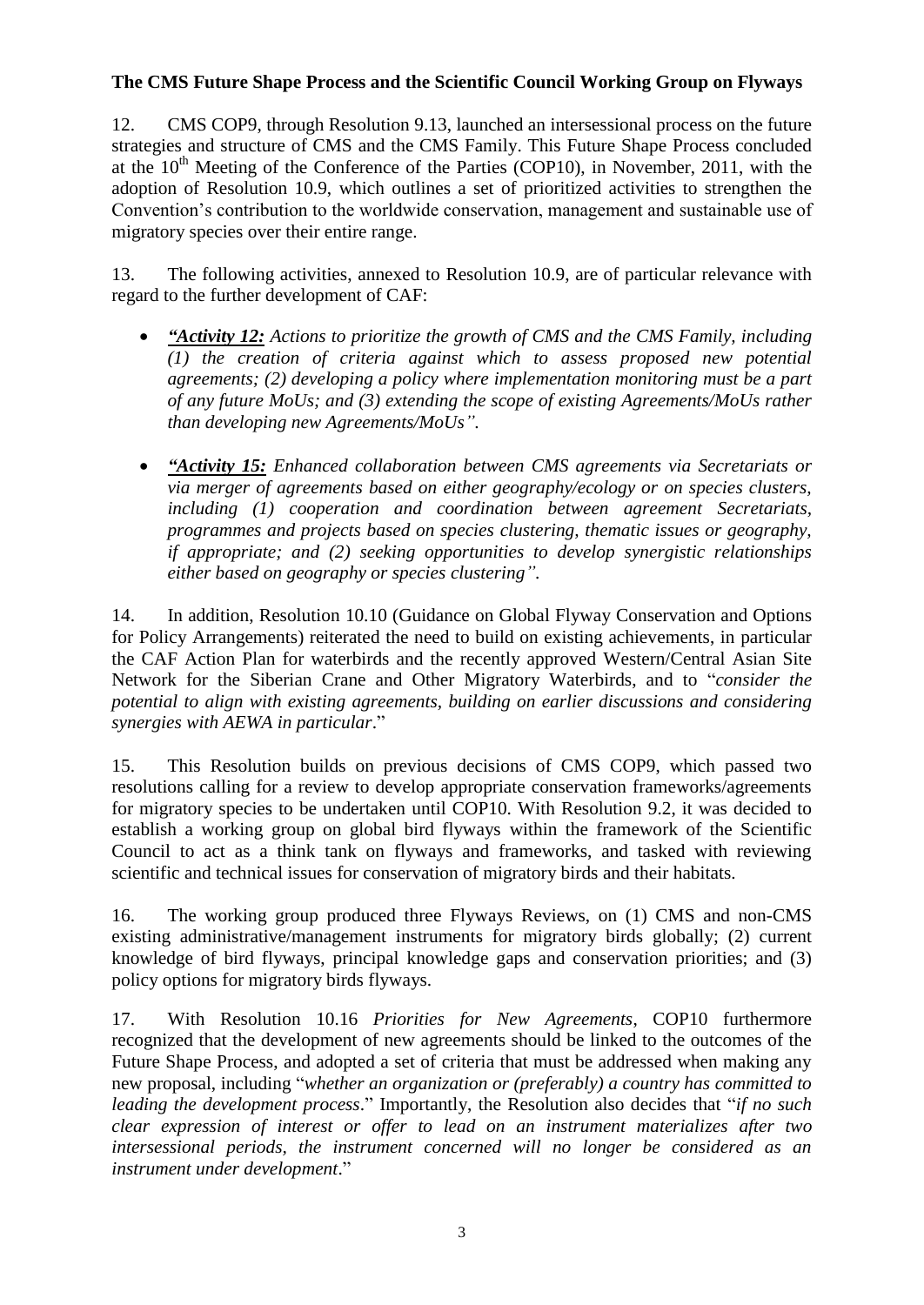#### **Other Activities related to the conservation of migratory waterbirds along the CAF**

18. As an outcome of the New Delhi Meeting, and based on funding pledges at that time, the Secretariat signed a Letter of Agreement with Wetlands International on the establishment of a coordination mechanism to support the implementation of the CAF Action Plan. While the CMS Secretariat could also provide some funds for this purpose, the bulk of the resources were expected to be provided through other donors. As these pledges however never materialized, the coordinating role that should have been carried out by Wetlands International could not advance.

19. The Convention's share of the funding was therefore converted to support the International Crane Foundation (ICF) and Wetlands International to develop a project proposal which aimed at "developing a climate-resilient network of wetland protected areas for the Central Asian Flyway", for submission to the Global Environment Facility (GEF). Due to the difficulty of getting the support to flyway scale projects under the current GEF mechanism, prospects of this proposal being realized as a GEF project are now low, and alternative funding sources are being actively considered.

20. In an attempt to develop a comprehensive site network of critical importance for Siberian Cranes and migratory waterbirds, the Western/Central Asian Site Network for Siberian Cranes and Other Waterbirds (WCASN) was formally launched on 18 May 2007 in Kazakhstan at a meeting of the CMS Memorandum of Understanding on Conservation Measures for the Siberian Crane. The establishment of this site network is the first step towards a site network for migratory waterbirds under a wider framework within the implementation of the CAF Action Plan. A detailed overview on the activities under the WCASN is available in CMS/CAF3/Inf.6 and the CMS website<sup>2</sup>.

## **Relevant outcomes of AEWA MOP5**

21. At the  $5<sup>th</sup>$  Meeting of the Parties to AEWA (MOP5), the CMS Secretariat presented a document (UNEP/CMS/CAF3/Inf.7) to inform AEWA Parties about the activities undertaken by the CMS Secretariat with regard to the development of an institutional framework for the CAF Action Plan. It also invited consideration of next steps to be undertaken in case the CAF negotiation meeting in December 2012 decides that the incorporation of CAF into AEWA is their preferred option.

22. AEWA Parties welcomed conservation efforts for the Central Asian Flyway and recognized the considerable overlap of the geographic area as well as of the species and issues covered by the CAF and AEWA. It was noted that any AEWA-related decision of the CAF Range States would have to be discussed at the AEWA Standing Committee, and that the final decision related to an institutional option for CAF that requires the expansion of the geographical scope of AEWA rests with the AEWA Parties, who would have to consider any such proposal at a future Meeting of the Parties.

## **Conclusion**

23. The developments outlined above indicate the need to avoid further delays in clarifying the institutional and legal framework for the implementation of the CAF Action Plan. The continued deterioration of the conservation status of migratory waterbirds in the

<sup>&</sup>lt;sup>2</sup> http://www.cms.int/species/siberian\_crane/wcasn.htm